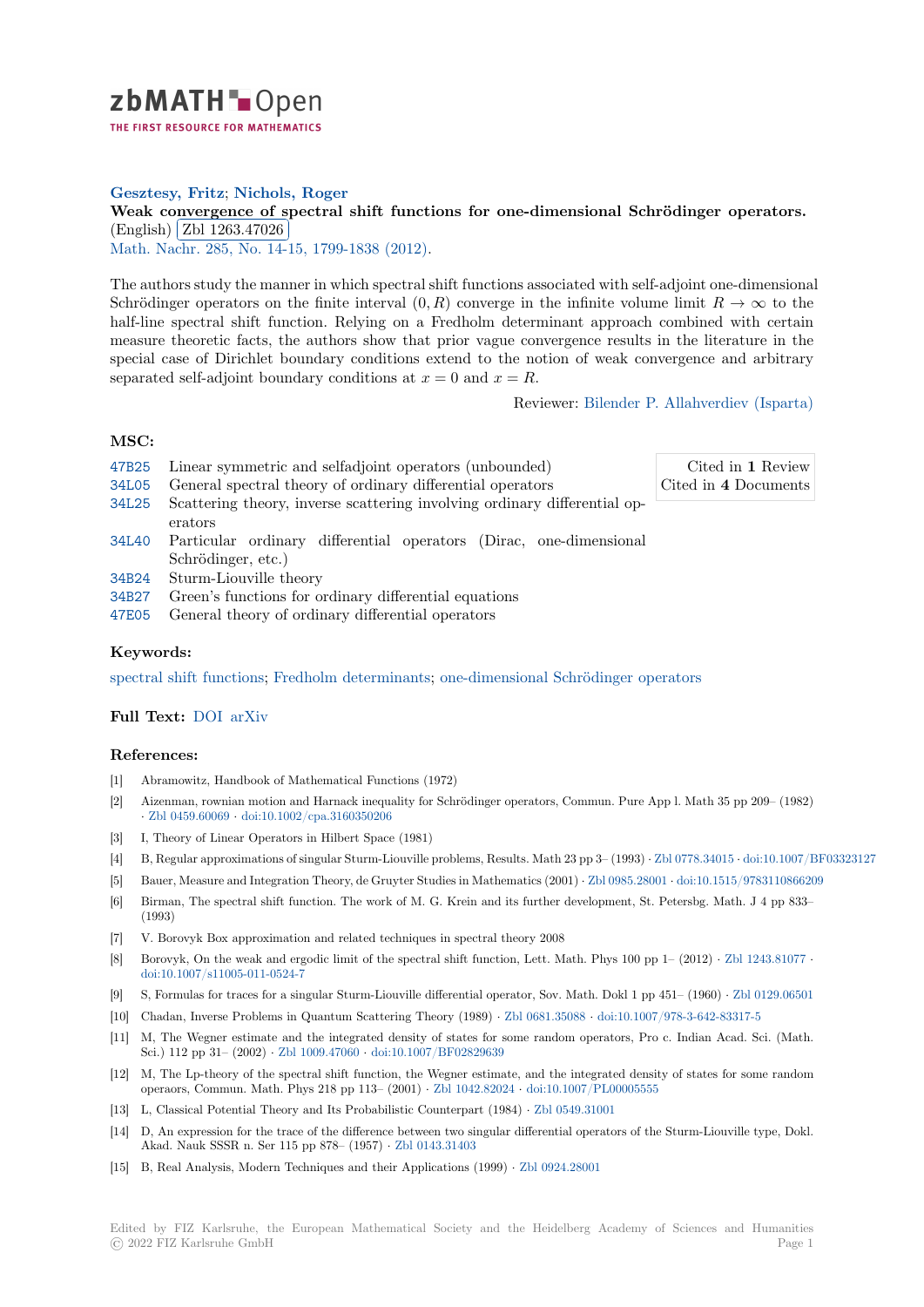- [16] Geisler, Concavity properties of Krein's spectral shift function, Rev. Math. Phys 7 pp 161– (1995) *·* Zbl 0836.47049 *·* doi:10.1142/S0129055X95000098
- [17] Gesztesy, Nonselfadjoint operators, infinite determinants, and some applications, Russ. J. Math. Phys 12 pp 443– (2005) *·* Zbl 1201.47028
- [18] Gesztesy, (Modified) Fredholm determinants for operators with matrix-valued semi-separable integral kern[els revisited, Int](https://zbmath.org/0836.47049)e[gral Equations Oper. Theory 47](https://dx.doi.org/10.1142/S0129055X95000098) pp 457– (2003) *·* Zbl 1084.47015 *·* doi:10.1007/s00020-003-1170-y
- [19] F. Gesztesy R. Nichols
- [20] [Gesztesy, S](https://zbmath.org/1201.47028)ymmetrized perturbation determinants and applications to boundary data maps and Krein-type resolvent formulas, Proc, London Math. Soc 3 pp 577– (2012) *·* Zbl 1247.34030 *·* doi:10.1112/plms/pdr024
- [21] C, Introduction to the Theory of Linear Nonselfa[djoint Operator](https://zbmath.org/1084.47015)s [\(1969\)](https://dx.doi.org/10.1007/s00020-003-1170-y)
- [22] I. S. S I. M. M 1980
- [23] Rümm, Two theorems about \documentclass{article}\usepackage{amssymb}\begin{document}\pagestyle{empty}\({\mathcal C}\_p\)\end{document}, Rep. Math. Phys [4 pp 211– \(1973](https://zbmath.org/1247.34030)) *·* [Zbl 0258.47022](https://dx.doi.org/10.1112/plms/pdr024) *·* doi:10.1016/0034-4877(73)90026-8
- [24] D, The integrated density of states for some random operators with nonsign definite otentials, J. Funct. Anal 195 pp 12– (2002) *·* Zbl 1013.60046 *·* doi:10.1006/jfan.2002.3947
- [25] D, The spectral shift function for compactly supported perturbations of Schrödinger operators on large bounded domains, Proc. Am. Math. Soc 138 pp 2141– (2010) *·* Zbl 1190.81127 *·* [doi:10.1090/S000](https://zbmath.org/0258.47022)2[-9939-10-10264-0](https://dx.doi.org/10.1016/0034-4877(73)90026-8)
- [26] P. D. D P. Müller Uniform convergence of spectral shift functions
- [27] Hundert[mark, Bounds o](https://zbmath.org/1013.60046)[n the spectral shift function](https://dx.doi.org/10.1006/jfan.2002.3947) and the density of states, Commun. Math. Phys 262 pp 489– (2006) *·* Zbl 1121.47006 *·* doi:10.1007/s00220-005-1460-0
- [28] Hundertmark, An optimal Lp-bound on the [Krein spectral s](https://zbmath.org/1190.81127)h[ift function, J. Anal. Math 87 pp 19](https://dx.doi.org/10.1090/S0002-9939-10-10264-0)9– (2002) *·* Zbl 1054.47020 *·* doi:10.1007/BF02868474
- [29] Hupfer, Existence and uniqueness of the integrated density of states for Schrödinger operators with magnetic fields and [unbounded ran](https://zbmath.org/1121.47006)d[om potentials, Rev. Math. Phys](https://dx.doi.org/10.1007/s00220-005-1460-0) 13 pp 1547– (2001) *·* Zbl 1029.81027 *·* doi:10.1142/S0129055X01001083
- [30] Jost, On the scattering of a particle by a static potential, Phys. Rev 82 pp 840– (1951) *·* Zbl 0042.45206 *·* doi:10.1[103/PhysRev.82](https://zbmath.org/1054.47020).840
- [31] [Kato, Perturbation Theory](https://dx.doi.org/10.1007/BF02868474) for Linear Operators (1980) *·* Zbl 0435.47001
- [32] Kirsch, Small perturbations and the eigenvalues of the laplacian on large bounded domains, Proc. Am. Math. Soc 101 pp 509– (1987) *·* Zbl 0643.35074 *·* doi:10.1090/S0002-9939-1987-0908658-[9](https://zbmath.org/1029.81027)
- [33] V. Kostrykin Die spektrale Shiftfunction und ihre Anwendungen auf zufällige Schrö[dingeroperatore](https://zbmath.org/0042.45206)n [1999](https://dx.doi.org/10.1103/PhysRev.82.840)
- [34] Kostrykin, Scattering theory approach to random Schrödi[nger operators in](https://zbmath.org/0435.47001) one dimension, Rev. Math. Phys 11 pp 187– (1999) *·* Zbl 0957.60101 *·* doi:10.1142/S0129055X99000088
- [35] Kostrykin, T[he density of sta](https://zbmath.org/0643.35074)te[s and the spectral shift density of random](https://dx.doi.org/10.1090/S0002-9939-1987-0908658-9) Schrödinger operators, Rev. Math. Phys 12 pp 807– (2000) *·* Zbl 0961.47022 *·* doi:10.1142/S0129055X00000320
- [36] Krasnoselskii, Integral Operators in Spaces of Summable Functions (1976)*·* doi:10.1007/978-94-010-1542-4
- [37] [Krüger, Relative](https://zbmath.org/0957.60101) o[scillation theory for Sturm-Liouvil](https://dx.doi.org/10.1142/S0129055X99000088)le operators extended, J. Funct. Anal 254 pp 1702– (2008) *·* Zbl 1144.34014 *·* doi:10.1016/j.jfa.2007.10.007
- [38] Krüger, [Relative oscillat](https://zbmath.org/0961.47022)i[on theory, weighted zeros of the W](https://dx.doi.org/10.1142/S0129055X00000320)ronskian, and the spectral shift function, Commun. Math. Phys 287 pp 613– (2009) *·* Zbl 1186.47009 *·* doi:10.1007/s00220-008-0600-8
- [39] Y. Latushkin A. Sukhtayev 5 939 970 2012
- [40] [M, Introduction to Spectral T](https://dx.doi.org/10.1016/j.jfa.2007.10.007)heory: Selfadjoint Ordinary Differential Operators, Transl. Math (1975)
- [41] Nakamura, A remark on the Dirichlet-Neumann decoupling and the integrated density of states, J. Funct. Anal 179 pp 136– (2001) *·* Zbl 0970.35084 *·* [doi:10.1006](https://zbmath.org/1186.47009)/[jfan.2000.3683](https://dx.doi.org/10.1007/s00220-008-0600-8)
- [42] Reed, Methods of Modern Mathematical Physics. IV: Analysis of Operators (1978) *·* Zbl 0401.47001
- [43] Reed, Methods of Modern Mathematical Physics. I: Functional Analysis, revised and enlarged edition (1980)
- [44] Schechter, Operator Methods in Quantum Mechanics (1981)
- [45] Simon, [Notes on infinite](https://zbmath.org/0970.35084)d[eterminants of Hilbert space](https://dx.doi.org/10.1006/jfan.2000.3683) operators, Adv. Math 24 pp 244 [\(1977\)](https://zbmath.org/0401.47001) *·* Zbl 0353.47008 *·* doi:10.1016/0001- 8708(77)90057-3
- [46] Simon, Schrödinger semigroups, Bull. Am. Math. Soc 7 pp 447– (1982) *·* Zbl 0524.35002 *·* doi:10.1090/S0273-0979-1982-15041-8
- [47] Simon, Trace Ideals and Their Applications, Mathematical Surveys and Monographs (2005) *·* Zbl 1074.47001
- [48] V, Efficient bounds for the spectral shift function, Ann. Inst. Henri Poincaré 58 pp 55– (1993[\)](https://zbmath.org/0353.47008)
- [49] [Stolz, Approxim](https://dx.doi.org/10.1016/0001-8708(77)90057-3)ation of isolated eigenvalues of ordinary differential operators, J. Reine Angew. Math 445 pp 31– (1993) *[·](https://dx.doi.org/10.1090/S0273-0979-1982-15041-8)* Zbl 0781.34052
- [50] Stolz, Approximation of isolated eigenvalues of general singular ordinary differential operat[ors, Results. Ma](https://zbmath.org/1074.47001)th 28 pp 345– (1995) *·* Zbl 0842.47029 *·* doi:10.1007/BF03322261
- [51] Teschl, On the approximation of isolated eigenvalues of ordinary differential operators, Proc. Am. Math. Soc 136 pp 24[73–](https://zbmath.org/0781.34052) [\(2008\)](https://zbmath.org/0781.34052) *·* Zbl 1156.34076 *·* doi:10.1090/S0002-9939-08-09140-5
- [52] Weidmann, Linear Operators in Hilbert Spaces, Graduate Texts in Mathematics (1980) *·* Zbl 0434.47001 *·* doi:10.1007/978-